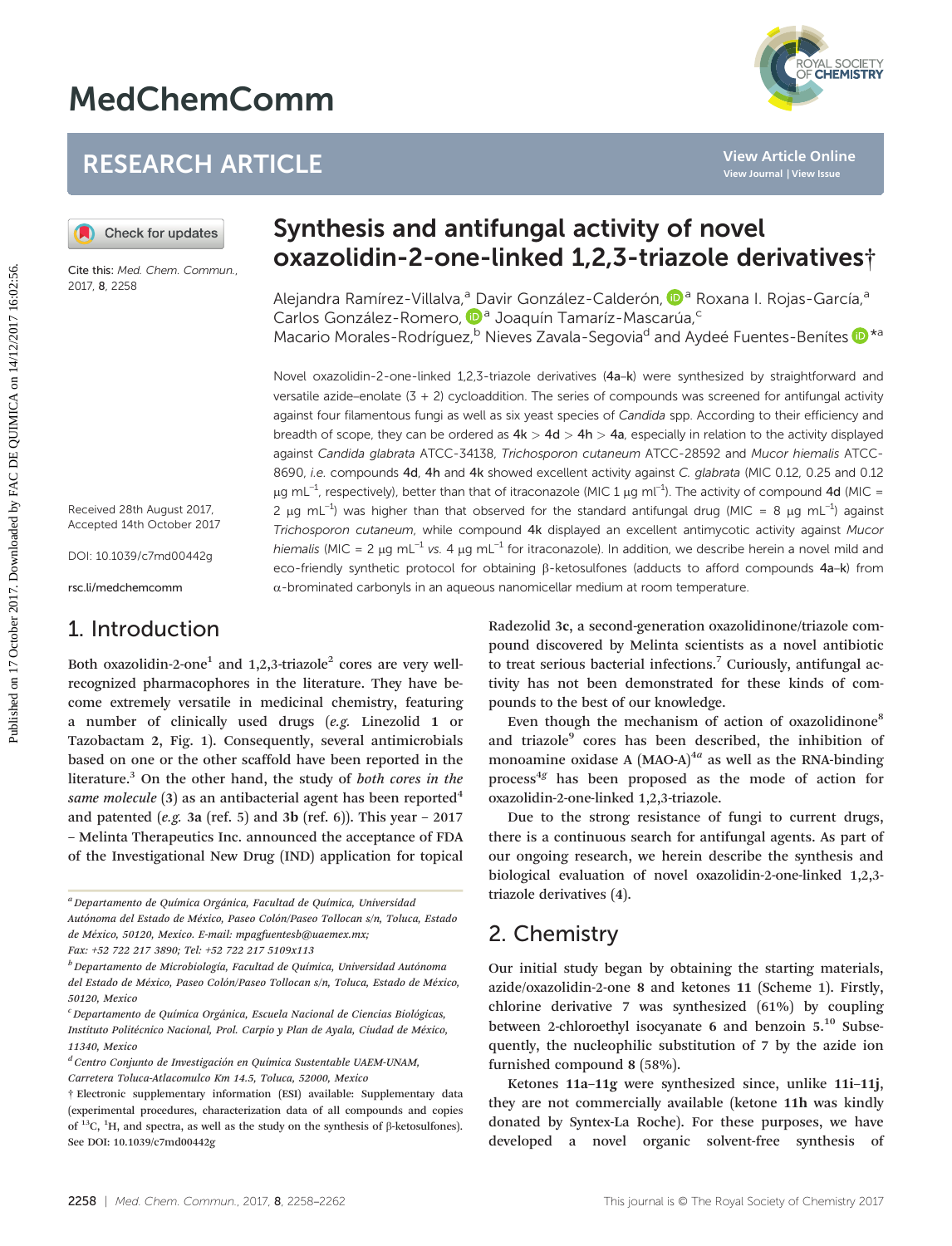

Fig. 1 The novel series of compounds 4 involves the extremely important oxazolidin-2-one and 1,2,3-triazole pharmacophoric cores. A similar feature is found in antimicrobial oxazolidin-2-one-linked 1,2,3-triazole 3, including lead compounds 1 and 2.

β-ketosulfones in an aqueous nanomicellar medium by the concomitant use of the surfactant reagent SPGS-550-M or 'Nok' (now available at Sigma-Aldrich<sup>11</sup>) and sodium p-toluenesulfinate from  $\alpha$ -bromoketones. The surfactant na-

ture of NOK (a third generation surfactant) allows it to act as an efficient nanoreactor in catalytic amounts. The study and scope of this novel methodology are described in the ESI† in greater detail. Therefore, we decided to apply such a methodology in the synthesis of compound 11 from 10, which in turn was accomplished by reported protocols $12$  with N-bromosuccinimide (NBS) as the bromine source.

Although Cu-catalyzed azide–alkyne cycloaddition (CuAAC) is the conventional method for obtaining 1,2,3 triazole moieties, $13$  other strategies have emerged as alternatives for such a purpose. We previously reported<sup>14</sup> a novel synthetic protocol to achieve the efficient assembly of 1,4,5 trisubstituted 1,2,3-triazole cores through azide–enolate cycloaddition. In consequence, oxazolidin-2-one-linked 1,2,3 triazole derivatives (4) were synthesized by the efficient 1,3-dipolar cycloaddition of azide/oxazolidin-2-one in the presence of enolates prepared in situ from ketones 11 activated by DBU as the base. Table 1 summarizes these outcomes.

# 3. Microbiology

Compounds 4a–k were tested for their in vitro activity against four filamentous fungi: Aspergillus fumigatus ATCC-16907, Trichosporon cutaneum ATCC-28592, Rhizopus oryzae ATCC-10329 and Mucor hiemalis ATCC-8690. These compounds were also evaluated, employing standardized microbiological methods developed by the CLSI, against six yeast specimens: Candida albicans ATCC-10231, Candida utilis ATCC-9226, Candida tropicalis ATCC-13803, Candida parapsilopsis ATCC-22019,



Scheme 1 Reagents and conditions: (i) N<sub>2</sub>, 180 °C, 24 h. (ii) NaN<sub>3</sub> (1.1 eq.), DMF anh., 60 °C, 12 h, N<sub>2</sub>. (iii) NBS (1.1 eq.), TsOH·H<sub>2</sub>O (1.0 eq.), MeCN, 60 °C, 4 h. (iv) SPGS-550-M aq. (2% w/w), p-Tol-SO<sub>2</sub>Na (1.5 eq.), r.t., 12 h.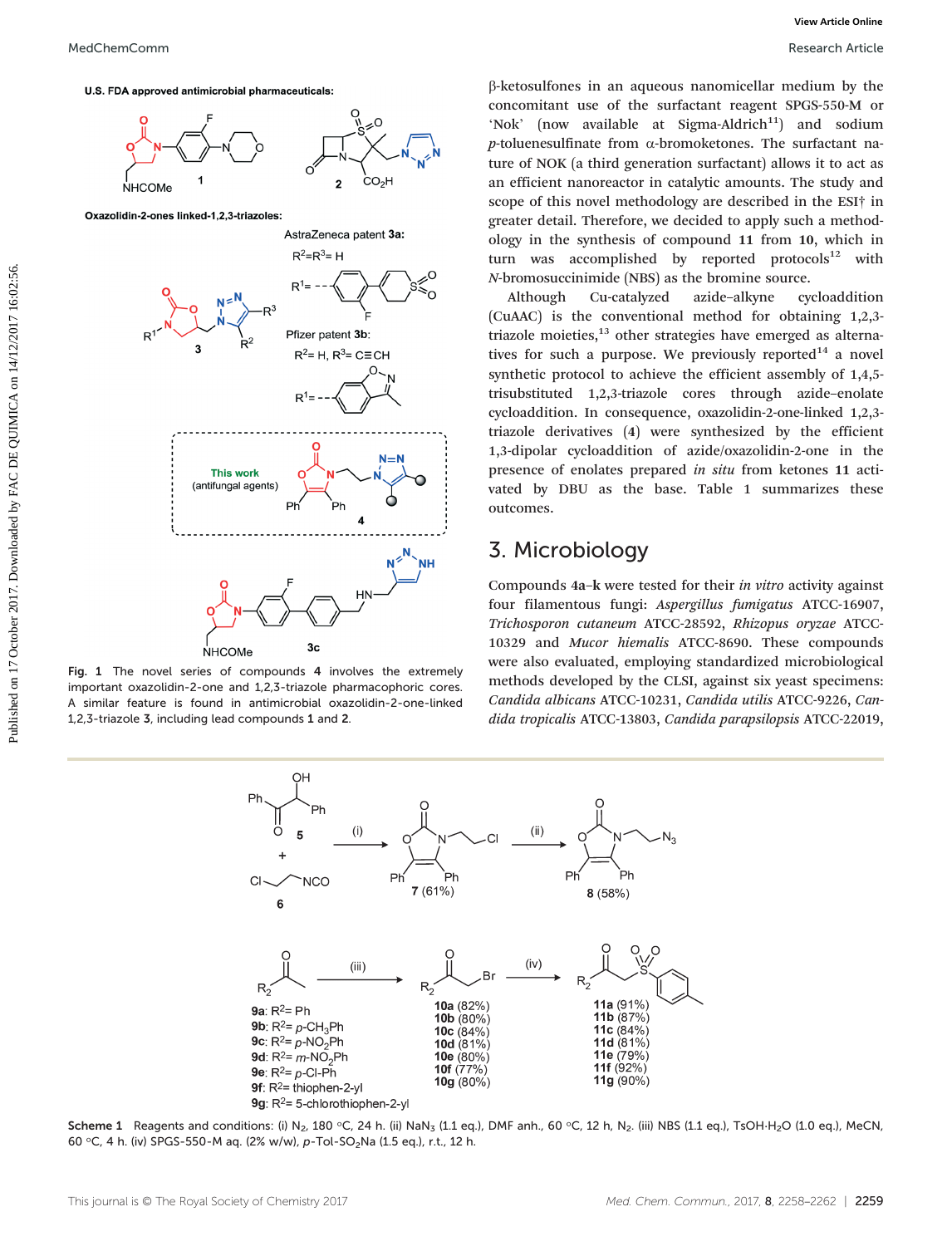|  |  | Table 1 Synthesis of oxazolidin-2-one-linked 1,2,3-triazoles 4a-k from azide 8 by coupling with active ketones 11 |  |  |  |  |  |  |  |  |
|--|--|-------------------------------------------------------------------------------------------------------------------|--|--|--|--|--|--|--|--|
|--|--|-------------------------------------------------------------------------------------------------------------------|--|--|--|--|--|--|--|--|



|                                                                                |                                                                                                                                                                                                                                                                                                                                                                                                                                                                                                                                                                 |                                                                                                                                                                                                                                                                                                                                                                                                                                                                                                                                                                                                                                                                                                                                                                                                       | View Article Online                         |
|--------------------------------------------------------------------------------|-----------------------------------------------------------------------------------------------------------------------------------------------------------------------------------------------------------------------------------------------------------------------------------------------------------------------------------------------------------------------------------------------------------------------------------------------------------------------------------------------------------------------------------------------------------------|-------------------------------------------------------------------------------------------------------------------------------------------------------------------------------------------------------------------------------------------------------------------------------------------------------------------------------------------------------------------------------------------------------------------------------------------------------------------------------------------------------------------------------------------------------------------------------------------------------------------------------------------------------------------------------------------------------------------------------------------------------------------------------------------------------|---------------------------------------------|
| <b>Research Article</b>                                                        |                                                                                                                                                                                                                                                                                                                                                                                                                                                                                                                                                                 |                                                                                                                                                                                                                                                                                                                                                                                                                                                                                                                                                                                                                                                                                                                                                                                                       | MedChemComm                                 |
|                                                                                | Table 1 Synthesis of oxazolidin-2-one-linked 1,2,3-triazoles 4a-k from azide 8 by coupling with active ketones 11                                                                                                                                                                                                                                                                                                                                                                                                                                               |                                                                                                                                                                                                                                                                                                                                                                                                                                                                                                                                                                                                                                                                                                                                                                                                       |                                             |
|                                                                                | DBU<br>8<br>DMF anh.<br>50-60 °C<br>11<br>12 h                                                                                                                                                                                                                                                                                                                                                                                                                                                                                                                  | N≡N<br>$R^2$<br>Ph<br>Ph<br>4                                                                                                                                                                                                                                                                                                                                                                                                                                                                                                                                                                                                                                                                                                                                                                         |                                             |
| $Entry^a$                                                                      | Ketone                                                                                                                                                                                                                                                                                                                                                                                                                                                                                                                                                          |                                                                                                                                                                                                                                                                                                                                                                                                                                                                                                                                                                                                                                                                                                                                                                                                       | Triazole <sup>b</sup> (yield%) <sup>c</sup> |
| $\mathbf{1}$                                                                   | 11a: $R^2 = Ph$ , $R^1 = SO_2-p$ -Tol                                                                                                                                                                                                                                                                                                                                                                                                                                                                                                                           |                                                                                                                                                                                                                                                                                                                                                                                                                                                                                                                                                                                                                                                                                                                                                                                                       | 4a(68)                                      |
| $\overline{2}$                                                                 | 11b: $R^2 = p\text{-CH}_3\text{Ph}$ , $R^1 = SO_2\text{-}p\text{-}Tol$                                                                                                                                                                                                                                                                                                                                                                                                                                                                                          |                                                                                                                                                                                                                                                                                                                                                                                                                                                                                                                                                                                                                                                                                                                                                                                                       | 4 $b(61)$                                   |
| 3                                                                              | 11c: $R^2 = p$ -NO <sub>2</sub> -Ph, $R^1 = SO_2-p$ -Tol                                                                                                                                                                                                                                                                                                                                                                                                                                                                                                        |                                                                                                                                                                                                                                                                                                                                                                                                                                                                                                                                                                                                                                                                                                                                                                                                       | 4c(74)                                      |
| $\overline{4}$                                                                 | 11d: $R^2 = m \cdot NO_2Ph$ , $R^1 = SO_2-p \cdot Tol$                                                                                                                                                                                                                                                                                                                                                                                                                                                                                                          |                                                                                                                                                                                                                                                                                                                                                                                                                                                                                                                                                                                                                                                                                                                                                                                                       | 4d(70)                                      |
| 5                                                                              | 11e: $R^2 = p$ -Cl-Ph, $R^1 = SO_2-p$ -Tol                                                                                                                                                                                                                                                                                                                                                                                                                                                                                                                      |                                                                                                                                                                                                                                                                                                                                                                                                                                                                                                                                                                                                                                                                                                                                                                                                       | 4e(72)                                      |
| 6                                                                              | 11f: $R^2$ = thiophen-2-yl, $R^1$ = SO <sub>2</sub> -p-Tol                                                                                                                                                                                                                                                                                                                                                                                                                                                                                                      |                                                                                                                                                                                                                                                                                                                                                                                                                                                                                                                                                                                                                                                                                                                                                                                                       | 4f(68)                                      |
| $\overline{7}$                                                                 | 11g: $R^2$ = 5-chlorothiophen-2-yl, $R^1$ = SO <sub>2</sub> -p-Tol                                                                                                                                                                                                                                                                                                                                                                                                                                                                                              |                                                                                                                                                                                                                                                                                                                                                                                                                                                                                                                                                                                                                                                                                                                                                                                                       | 4g(64)                                      |
| 8                                                                              | 11h: $R^2$ = pentyl, $R^1$ = SO <sub>2</sub> Ph                                                                                                                                                                                                                                                                                                                                                                                                                                                                                                                 |                                                                                                                                                                                                                                                                                                                                                                                                                                                                                                                                                                                                                                                                                                                                                                                                       | 4h(71)                                      |
| 9                                                                              | 11i: $R^2 = CH_3$ , $R^1 = COCH_3$                                                                                                                                                                                                                                                                                                                                                                                                                                                                                                                              |                                                                                                                                                                                                                                                                                                                                                                                                                                                                                                                                                                                                                                                                                                                                                                                                       | 4i(73)                                      |
| 10<br>11                                                                       | 11j: $R^2 = Ph$ , $R^1 = COPh$<br>11k: $R^2 = Ph$ , $R^1 = CN$                                                                                                                                                                                                                                                                                                                                                                                                                                                                                                  |                                                                                                                                                                                                                                                                                                                                                                                                                                                                                                                                                                                                                                                                                                                                                                                                       | 4j(71)<br>4k(67)                            |
|                                                                                | $a$ Reaction conditions: To a solution of compound 8 (1.0 eq.) and 11 (1.0 eq.) in DMF anh., DBU (2.0 eq.) was added. The reaction mixture was<br>stirred at 50–60 °C for 12–24 h. $^{b}$ Confirmed by <sup>1</sup> H-NMR, <sup>13</sup> C-NMR and MS. $^{c}$ Yields refer to chromatographically pure isolated compounds.                                                                                                                                                                                                                                      |                                                                                                                                                                                                                                                                                                                                                                                                                                                                                                                                                                                                                                                                                                                                                                                                       |                                             |
| the yeast fungi with the M27-A3 method. <sup>16</sup><br>dium, Sigma-Aldrich). | Candida glabrata ATCC-34138, and Candida krusei ATCC-14243.<br>Then, the sensitivity of the filamentous microorganisms was<br>determined by the microdilution M38-A method, <sup>15</sup> and that of<br>Such antifungal activity was compared to that of<br>itraconazole as the standard antifungal drug. The minimum<br>inhibitory concentration (MIC) values of the standard and<br>compounds 4a-k, expressed in micrograms per milliliter,<br>were determined in 96-well plates using MOPS (3-[N-<br>morpholino]propanesulfonic acid buffered RPMI-1640 me- | itraconazole (MIC 1 $\mu$ g ml <sup>-1</sup> ). The activity of compound<br>4d (MIC = 2 $\mu$ g mL <sup>-1</sup> ) was higher than that observed for<br>the standard antifungal drug (MIC = 8 $\mu$ g mL <sup>-1</sup> ) against<br>Trichosporon cutaneum, while compound 4k displayed an<br>excellent antimycotic activity against Mucor hiemalis (MIC<br>= 2 $\mu$ g mL <sup>-1</sup> vs. 4 $\mu$ g mL <sup>-1</sup> for itraconazole). Compounds<br>4a, 4c and 4e proved to be moderate antifungal agents<br>against Aspergillus fumigatus strains. The current results<br>suggest that the presence of either the $a$ -CN or $p$ -NO <sub>2</sub> Ph<br>group at position 5 of the triazole cores increases the<br>biological activity of these compounds in both yeast and<br>filamentous fungi. |                                             |
| 4. Results and discussion                                                      |                                                                                                                                                                                                                                                                                                                                                                                                                                                                                                                                                                 | These outcomes can also be described by the 'sensitivity'<br>parameters of yeasts, according to the breakpoints described                                                                                                                                                                                                                                                                                                                                                                                                                                                                                                                                                                                                                                                                             |                                             |

#### 4. Results and discussion

The antifungal activity of the test compounds is summarized in Table 2. Compounds 4d, 4h and 4k showed excellent activity against C. glabrata (MIC 0.12, 0.25 and 0.12  $\mu$ g mL<sup>-1</sup>, respectively), better than that of

These outcomes can also be described by the 'sensitivity' parameters of yeasts, according to the breakpoints described in the M27-A3 document (Table 3). In general, C. glabrata, C. krusei and C. parapsilosis showed some susceptibility to the test compounds, whereas C. albicans, C. tropicalis and C. utilis were resistant to all of them.

Table 2 In vitro antifungal activities of the synthetized compounds (MIC,  $\mu$ g mL $^{-1}$ )

|                       | $\tilde{\phantom{a}}$ |         |        |        | .      |        |        |        |        |        |
|-----------------------|-----------------------|---------|--------|--------|--------|--------|--------|--------|--------|--------|
| Compound              | C. alb                | C. trop | C. uti | C. kru | C. gla | C. par | M. hie | A. fum | T. cut | R. ory |
| 4a                    |                       |         | 8      | 0.5    |        | 8      |        |        | 8      | 16     |
| 4b                    |                       |         |        |        |        | 0.25   | 16     |        |        | 16     |
| 4c                    |                       |         |        | 0.25   | 4      | 8      | 16     |        |        | 16     |
| 4d                    |                       |         |        |        | 0.12   | 0.5    | 16     | 16     |        | 16     |
| 4e                    |                       |         |        |        |        |        | 16     |        |        | 16     |
| 4f                    |                       |         |        |        |        |        | 16     |        | 8      | 16     |
| 4g                    |                       |         |        |        |        |        | 16     | 16     |        | 16     |
| 4h                    |                       |         |        |        | 0.25   | 8      | 16     | 16     | 8      | 16     |
| 4i                    |                       |         |        |        |        |        | 16     | 16     |        |        |
| 4j                    |                       |         |        |        | 2      |        | 16     | 16     |        | 16     |
| 4k                    |                       |         | 8      | 0.5    | 0.12   |        | 2      | 16     |        | 16     |
| Standard <sup>a</sup> | 0.03                  | 0.06    | 0.25   | 0.25   |        | 0.06   |        |        |        |        |

Abbreviations: C. alb., Candida albicans; C. trop., Candida tropicalis; C. uti., Candida utilis; C. kru., Candida krusei; C.gla., Candida glabrata, C. par., Candida parapsilosis; M. hie., Mucor hiemalis; A. fum., Aspergillus fumigatus; T. cut., Trichosporon cutaneum; R. ory., Rhizopus oryzae.<sup>a</sup> Itraconazole.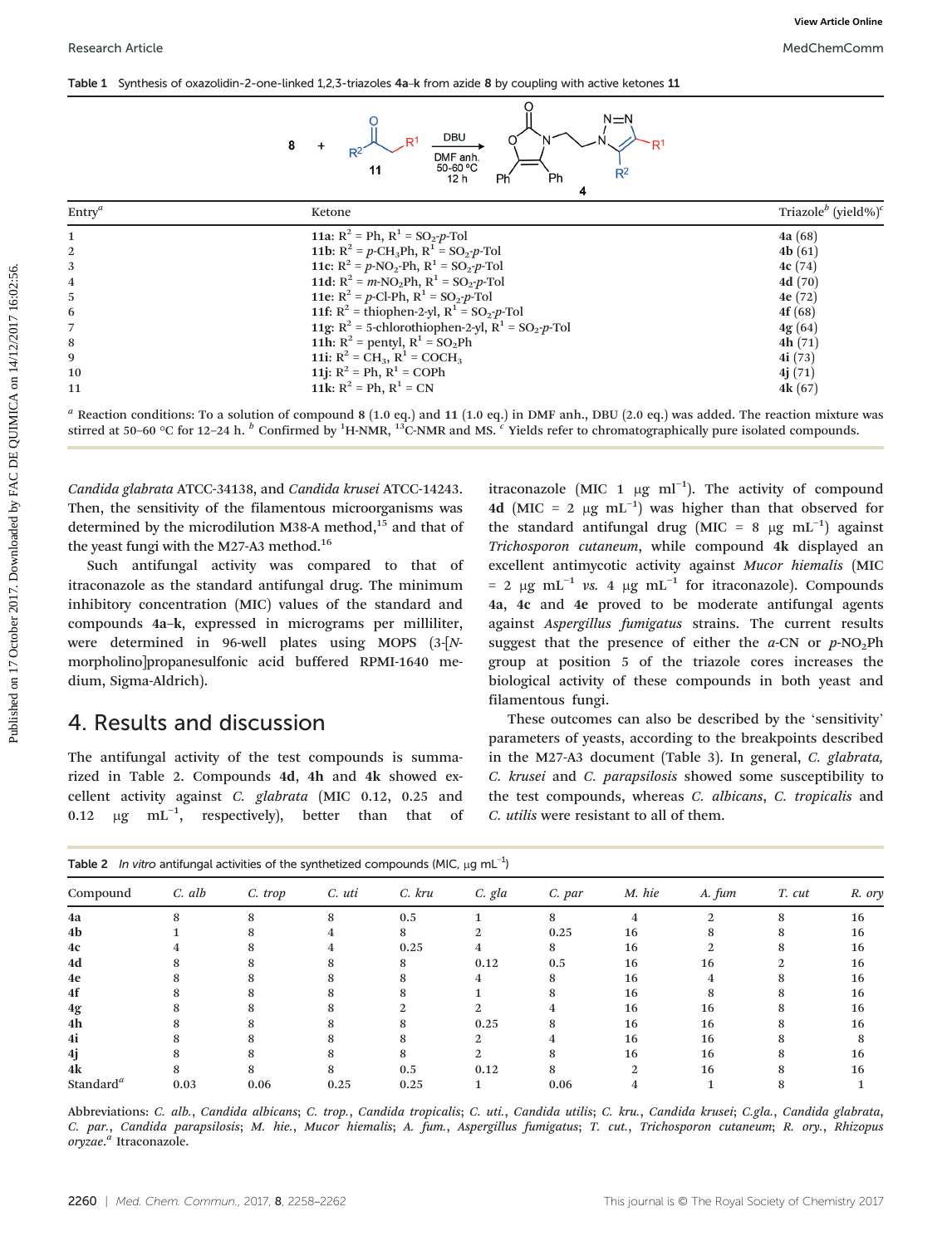Table 3 Determination of the sensitivity of yeast (according to document M27-A3): Susceptible (S), dose-dependent sensitive (SDD) and resistant (R)

| Compound              | C. alb | C. trop | C. uti     | C. kru     | C. gla     | C. par     |
|-----------------------|--------|---------|------------|------------|------------|------------|
| 4a                    | R      | R       | R          | <b>SDD</b> | R          | R          |
| 4 <sub>b</sub>        | R      | R       | R          | R          | R          | <b>SDD</b> |
| 4c                    | R      | R       | R          | <b>SDD</b> | R          | R          |
| 4d                    | R      | R       | R          | R          | S          | <b>SDD</b> |
| 4e                    | R      | R       | R          | R          | R          | R          |
| 4f                    | R      | R       | R          | R          | R          | R          |
| 4g                    | R      | R       | R          | R          | R          | R          |
| 4h                    | R      | R       | R          | R          | <b>SDD</b> | R          |
| 4i                    | R      | R       | R          | R          | R          | R          |
| 4j                    | R      | R       | R          | R          | R          | R          |
| 4k                    | R      | R       | R          | <b>SDD</b> | S          | R          |
| Standard <sup>a</sup> | S      | S       | <b>SDD</b> | <b>SDD</b> | R          | S          |
|                       |        |         |            |            |            |            |

Abbreviations: C. alb., Candida albicans; C. trop., Candida tropicalis; C. uti., Candida utilis; C. kru., Candida krusei; C.gla., Candida glabrata, C. par., Candida parapsilosis. <sup>a</sup> Itraconazole. Interpretive criteria: breakpoints (MIC, μg mL<sup>-1</sup>) = 0.12 [S], 0.25-0.5 [SDD], 1 [R].

### 5. Conclusion

In summary, eleven oxazolidin-2-one-linked 1,2,3-triazole derivatives (4a–k) were synthesized in good yields based on azide–enolate 1,3-dipolar cycloaddition. In vitro assays demonstrated that compound 4k is the most efficient antimicrobial agent, since it was either better than or comparable to itraconazole against three species (C. glabrata, M. hiemalis and T. cutaneum). The second best antimicrobial activity was exhibited by compound 4d, which was much better than the reference drug against two species (C. glabrata and T. cutaneum). In consequence, these compounds can be considered as drug candidates for future complementary biological studies. In addition, we have developed a novel organic solvent-free synthesis of β-ketosulfones in an aqueous nanomicellar medium. The surfactant nature of SPGS-550-M or 'NOK' (a third generation surfactant) allows it to act as an efficient nanoreactor in catalytic amounts. The notable advantages of this methodology over those previously reported include its simplicity of handling, mild conditions, high yields, cheap reagents and great tolerance of functional groups. Photometric on the second of the second of the second of the second on the second on the second by FAC DE Channel Controller and R. Schwarzel R. Schwarzel R. Schwarzel R. Schwarzel R. Schwarzel R. Schwarzel R. Schwarzel R

## Conflicts of interest

The authors declare no competing interest.

# Acknowledgements

We gratefully acknowledge financial support from the Secretaría de Investigación y Estudios Avanzados/UAEMéx (project no. 3804/2014/CID) and CONACYT-Mexico (postgraduate scholarship no. 227581 and no. 273644). The authors would also like to thank the referees for their valuable comments and suggestions, Signa S.A. de C.V. for kindly donating some solvents and reagents, and L. Triana-Cruz (CCIQS UAEMex– UNAM) for technical support.

#### References

- 1 (a) N. Pandit, R. K. Singla and B. Shrivastava, Int. J. Med. Chem., 2012, 2012, 24; (b) K. J. Shaw and M. R. Barbachyn, Ann. N. Y. Acad. Sci., 2011, 1241, 48–70.
- 2 (a) A. Massarotti, S. Aprile, V. Mercalli, E. Del Grosso, G. Grosa, G. Sorba and G. C. Tron, ChemMedChem, 2014, 9, 2497–2508; (b) S. G. Agalave, S. R. Maujan and V. S. Pore, Chem. – Asian J., 2011, 6, 2696–2718; (c) R. Kharb, P. C. Sharma and M. S. Yar, J. Enzyme Inhib. Med. Chem., 2011, 26, 1–21.
- 3 Oxazolidinone scaffolds: (a) O. A. Phillips and L. H. Sharaf, Expert Opin. Ther. Pat., 2016, 26, 591–605; (b) K. Michalska, I. Karpiuk, M. Król and S. Tyski, Bioorg. Med. Chem., 2013, 21, 577–591; (c) K. Michalska, I. Karpiuk, M. Król and S. Tyski, Bioorg. Med. Chem., 2013, 21, 577–591; (d) 1,2,3- Triazole scaffolds: F. de Carvalho da Silva, M. F. do Carmo Cardoso, P. Garcia-Ferreira and V. F. Ferreira, Biological properties of 1H-1,2,3- and 2H-1,2,3-triazoles, in Chemistry of 1,2,3-triazoles, ed. W. Dehaen and V. A. Bakulev, Springer International Publishing, Switzerland, 2015, pp. 117–165, DOI: 10.1007/7081\_2014\_124.
- 4 (a) M. V. Nora de Souza, Expert Opin. Ther. Pat., 2008, 18, 1101–1105; (b) F. Reck, F. Zhou, M. Girardot, G. Kern, C. J. Eyermann, N. J. Hales, R. R. Ramsay and M. B. Gravestock, J. Med. Chem., 2005, 48, 499–506; (c) J. A. Demaray, J. E. Thuener, M. N. Dawson and S. J. Sucheck, Bioorg. Med. Chem. Lett., 2008, 18, 4868–4871; (d) O. A. Phillips, E. E. Udo and S. M. Samuel, Eur. J. Med. Chem., 2008, 43, 1095–1104; (e) O. A. Phillips, E. E. Udo, M. E. Abdel-Hamid and R. Varghese, Eur. J. Med. Chem., 2009, 44, 3217-3227; (f) H. Fan, Y. Chen, Z. Jiang, S. Zhang, D. Zhong, R. Ji and Y. Yang, Eur. J. Med. Chem., 2008, 43, 1706–1714; (g) G. Acquaah-Harrison, S. Zhou, J. V. Hines and S. C. Bergmeier, J. Comb. Chem., 2010, 12, 491–496.
- 5 M. B. Gravestock, M. J. Betts, D. A. Griffin and I. R. Matthews, Oxazolidinone derivatives with antibacterial activity, PCT Int. Appl. WO0181350, Astrazeneca U.K. Limited, Astrazeneca AB, Sweden, 2001.
- 6 A. L. Choy and V. P. V. N. Josyula, Benzisoxazole oxazolidinones as antibacterial agents, PCT Int. Appl. WO2007088438A2, Pfizer Products Inc., US, 2007.
- 7<http://melinta.com/>.
- 8 (a) B. Bozdogan and P. C. Appelbaum, Int. J. Antimicrob. Agents, 2004, 23, 113–119; (b) A. Chan, J. Cross, Y. He, B. Lippa and D. Ryan, Antibacterial Drugs, in Drug Discovery: Practices, Processes, and Perspectives, ed. J. J. Li and E. J. Corey, John Wiley & Sons, Inc., Hoboken, New Jersey, 2013, ch. 10, pp. 412–413, DOI: 10.1002/9781118354483.ch10.
- 9 (a) F. Schiaffella, A. Macchiarulo, L. Milanese, A. Vecchiarelli, G. Costantino and D. Pietrella, J. Med. Chem., 2005, 48, 7658–7666; (b) J. Y. Choi, L. M. Podust and W. R. Roush, Chem. Rev., 2014, 114, 11242–11271.
- 10 B. M. Santoyo, C. González-Romero, O. Merino, R. Martínez-Palou, A. Fuentes-Benites, H. A. Jiménez-Vázquez, F. Delgado and J. Tamariz, Eur. J. Org. Chem., 2009, 2009, 2505–2518.